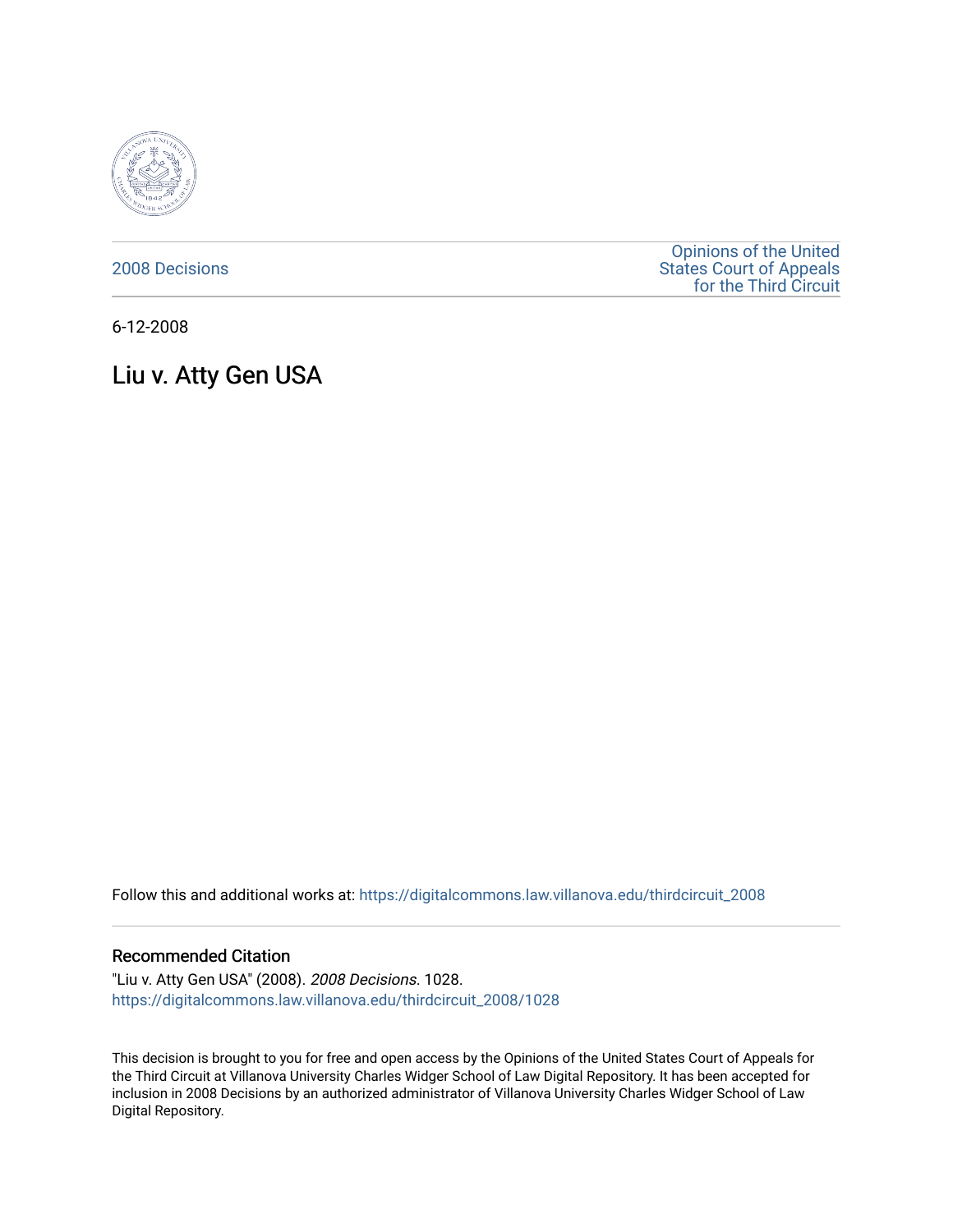## **NOT PRECEDENTIAL**

## UNITED STATES COURT OF APPEALS FOR THE THIRD CIRCUIT

 $\overline{a}$ 

l

 $\overline{a}$ 

l

No. 07-3449

### YONG FU LIU,

Petitioner

v.

ATTORNEY GENERAL OF THE UNITED STATES, Respondent

On Petition for Review of an Order of the Board of Immigration Appeals (Agency No. A95 467 041) Immigration Judge: Honorable Charles M. Honeyman

Submitted Pursuant to Third Circuit LAR 34.1(a) June 12, 2008

Before: FUENTES, ALDISERT and GARTH, Circuit Judges

(Opinion filed: June 12, 2008)

 $\overline{a}$ 

 $\overline{a}$ 

## **OPINION**

PER CURIAM

Yong Fu Liu has filed a petition for review of the final order by the Board of

Immigration Appeals ("BIA") affirming the Immigration Judge's ("IJ"'s) order of

removal and denial of Liu's requests for asylum, withholding of removal, and protection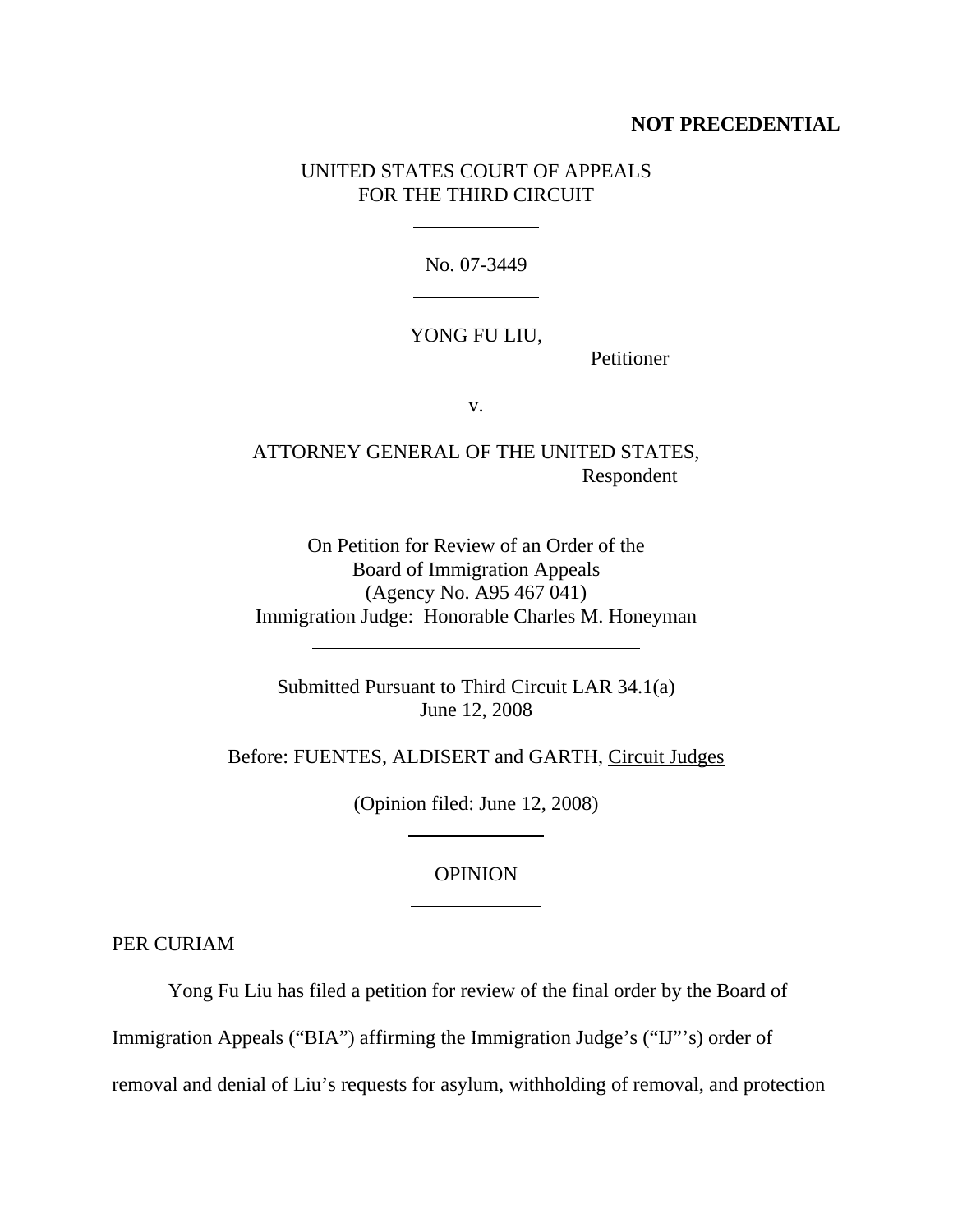under the Convention Against Torture ("CAT"). For the reasons that follow, we will deny the petition for review.

The parties are familiar with the background of this case, and so we provide only a summary of the proceedings. Liu is a native and citizen of the People's Republic of China and is from Fujian Province. In October 2001, he arrived in the United States as a non-immigrant, but he overstayed his visa. He was placed in removal proceedings and conceded removability. In 2002, Liu applied for asylum, withholding of removal, and CAT relief. The IJ held an evidentiary hearing on Liu's claims on January 18, 2006.

Liu was the only testimonial witness at the hearing. Liu stated that his wife was forced to have an IUD inserted after the birth of their son in 1993. She kept the IUD for about seven years, but she experienced pelvic inflammation from wearing the device. After having it removed, she became pregnant in 2001. Because the pregnancy was not authorized, she went into hiding with relatives and did not appear for her mandatory periodic pregnancy checkups. Officials came to the house several times looking for her. Ultimately, they detained Liu for three days in August 2001, informing him that someone from their village had discovered his wife's hiding place (in a larger village about 100 kilometers away) and reported her to the authorities. During that arrest, Liu stated that the officials struck blows, leaving Liu with residual intermittent shoulder and back pain. Meanwhile, the officials found his wife, forced her to have an abortion, and imposed a 10,000 yuan fine on the couple. Later, intending to compel sterilization on one spouse, the authorities came for Liu because his wife could not be sterilized due to her ill health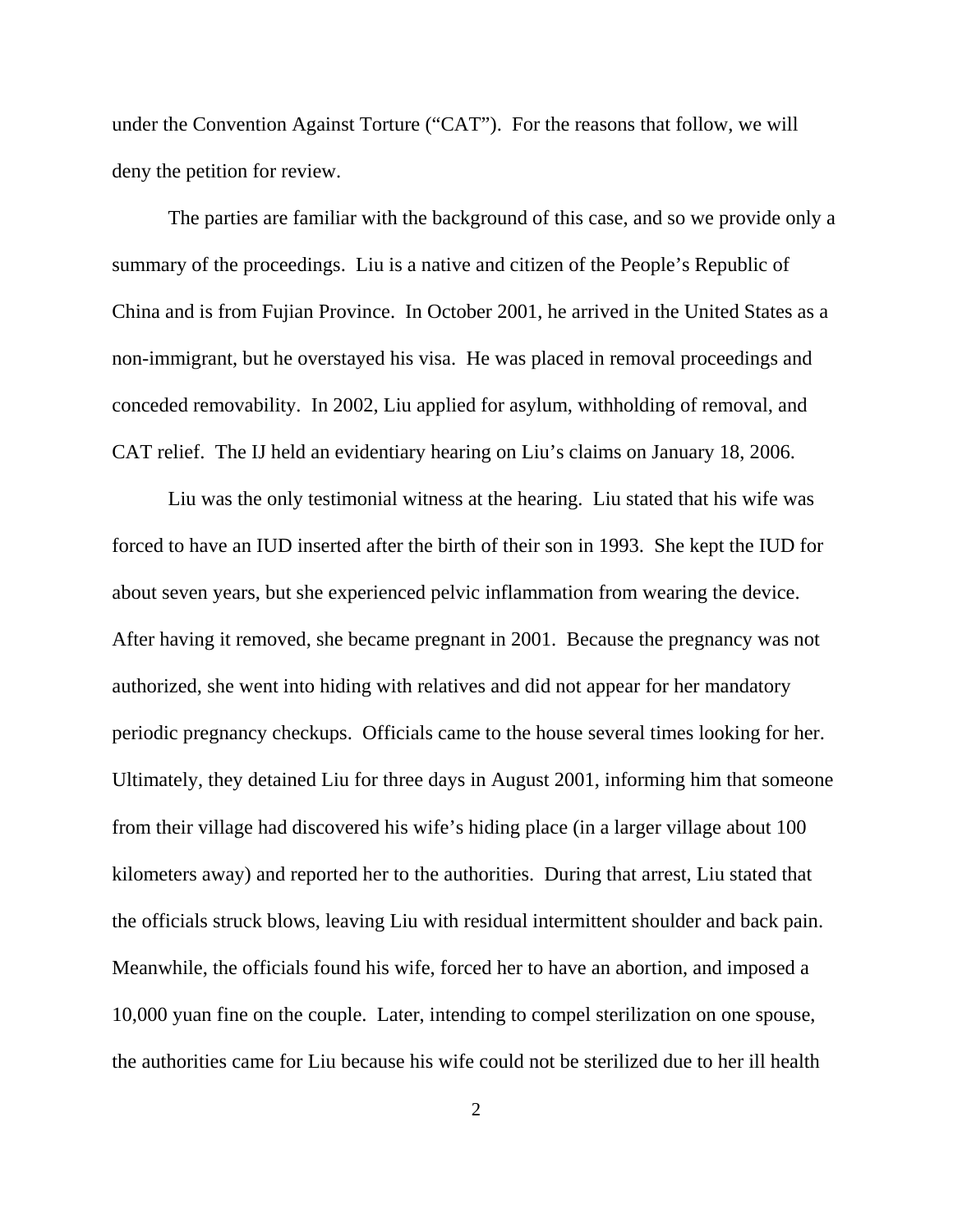following the abortion. Liu stated that he went into hiding, obtained a visa, and departed China for the United States. Liu stated that after he left, the authorities came to the house and harassed his wife, looking for Liu and asking where he was. Thus, due to threats and harassment from officials, Liu's wife moved to a new apartment. Liu testified that if he were to return to China, he would be fined, beaten, arrested, and jailed for being illegally smuggled out of China and for revealing the "national secret" regarding forced abortions and forced sterilizations.

In support of his claims, Liu presented documentation, including an abortion certificate from a hospital and a notice of the fine issued by his hometown Villager's Committee. However, the government submitted an investigation report from the Department of State-American Consulate General in Guangzhou, China, indicating that those two documents were fabricated. Liu did not contest the findings of the report. Instead, he testified that the findings in the report constituted evidence of the Chinese government's plan to cloak its human rights abuses toward him. To bolster this rebuttal, Liu submitted a letter from his wife. In her letter, she stated that the officials' threats to her at home resulted from the inquiry into the authenticity of the documents, and that the officials accused her and Liu of revealing national secrets to the United States. Liu testified that the threats to his wife occurred in February 2002. He later testified that his wife was contacted by officials in June 2002, prompting her relocation to an apartment. Yet when confronted with the information that the document verification request was not made until later, in October 2002, Liu stated that he had made a mistake, and the officials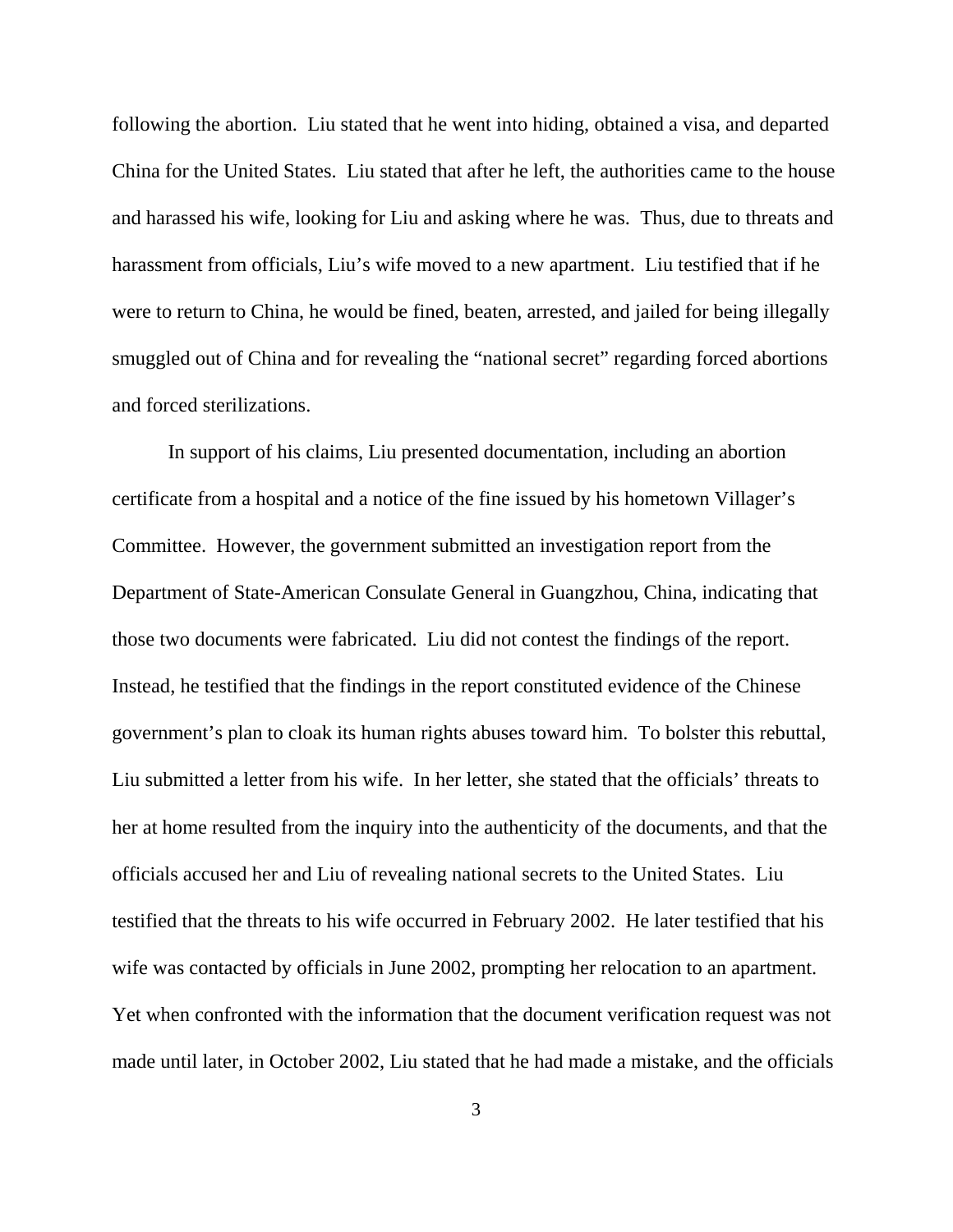came to threaten his wife at their home in June 2003.

The IJ denied relief and ordered Liu's removal from the United States. The IJ found that Liu lacked credibility, relying on a number of inconsistencies within Liu's testimony along with the use of fabricated supporting documentation. On July 24, 2007, in a separate opinion, the BIA dismissed the appeal, finding that the IJ's adverse credibility determination was not clearly erroneous. While the BIA adjudged some of the inconsistencies cited by the IJ to be minor, the BIA agreed that the fabricated documentation to support the claim of forced abortion and imposition of a fine "fatally contradict" Liu's claimed history. The BIA also noted its agreement that there was insufficient evidence to support a CAT claim. This petition for review followed.

We have jurisdiction to review the BIA's final order of removal under 8 U.S.C. § 1252(a). Our review is for substantial evidence, that is, "[w]e will defer to and uphold the IJ's adverse credibility determinations if they are 'supported by reasonable, substantial, and probative evidence on the record considered as a whole,' but such findings must be based on inconsistencies and improbabilities that 'go to the heart of the asylum claim.'" Chen v. Gonzales, 434 F.3d 212, 216 (3d Cir. 2005) (quoting INS v. Elias-Zacarias, 502 U.S. 478, 481 (1992)) (internal citation omitted). We must affirm "unless the evidence not only supports a contrary conclusion, but compels it." Zubeda v. Ashcroft, 333 F.3d 463, 471 (3d Cir. 2003) (citations omitted).1

<sup>&</sup>lt;sup>1</sup> Liu applied for asylum before May 11, 2005, and therefore the REAL ID Act's new standard for credibility determinations does not apply to him. Chukwu v. Attorney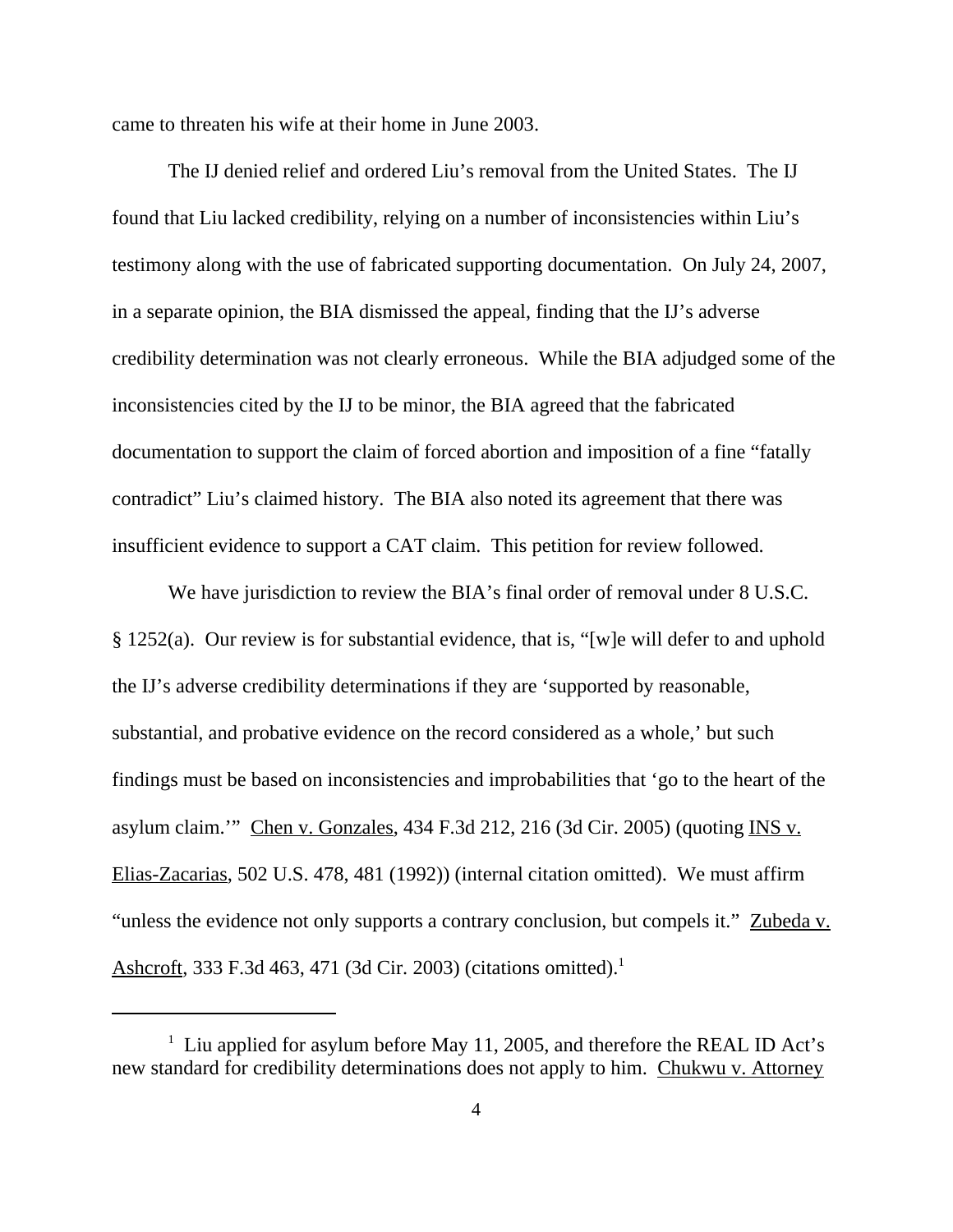Liu challenges the agency's determination that he was not credible. In particular, he assails the reliability of the State Department's investigative report concluding that his supporting documents were fabricated. He argues that the report was based upon the opinions of Chinese government officials who had incentive to be less than forthright, given that an accusation of human rights violations were at issue. Liu contends that the BIA's reliance on the investigative report, which was based on verification by the claimed perpetrators of the human rights abuses, was fundamentally unfair and violated his due process rights.

We are not persuaded by Liu's arguments. First, his assertion that the Chinese verifying authorities were not candid in their assessments is based on his own speculation. Second, he relies on this Court's decision in Ezeagwuna v. Ashcroft, 325 F.3d 396 (3d Cir. 2003), in support of his due process argument, but Ezeagwuna is distinguishable from the case here. Ezeagwuna involved a State Department letter that repeated statements made in an previous declarant's summary of an investigation regarding document authenticity; that earlier summary did not contain an investigative report or any information about the investigation or the investigator. Unlike in Ezeagwuna, the State Department investigative report in Liu's case contains a statement prepared directly by the investigator, setting forth how the inquiries were made and the substance of the replies received from the Chinese authorities, and attaching copies of the replies

General of the United States, 484 F.3d 185, 189 (3d Cir. 2007).